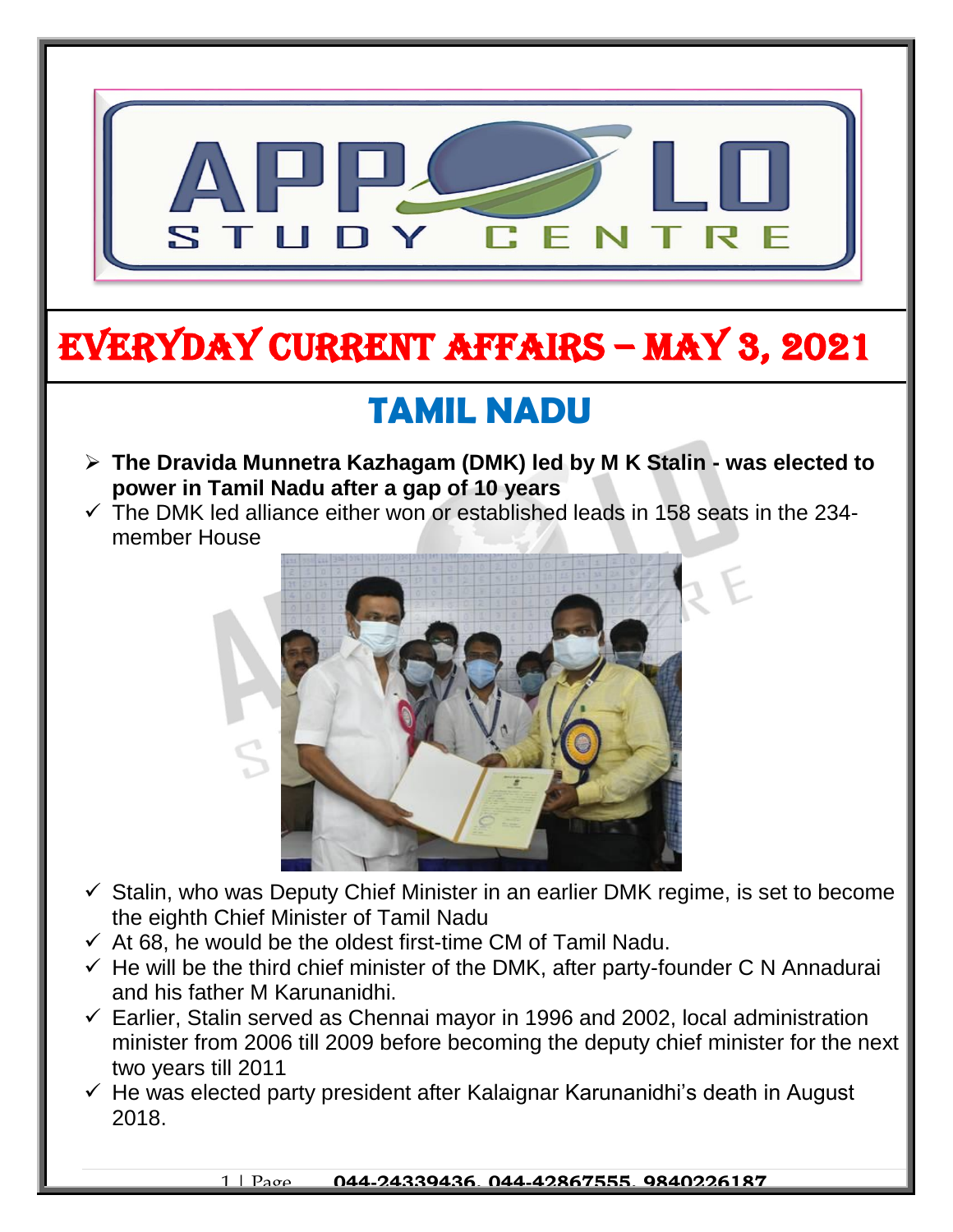$\checkmark$  This is the first time in 25 years that the DMK has secured a majority on its own and also won more than 100 seats in assembly polls



(Figures in brackets indicate no. of seats contested, \*includes

- $\checkmark$  The AIADMK under outgoing Chief Minister Edappadi K Palaniswami was expected to bag about 66 seats, while its allies PMK and BJP were leading in five and four seats respectively.
- $\checkmark$  The DMK, which had contested in 173 seats, is leading in at least 131 seats
- $\checkmark$  All candidates fielded by the alliances led by Makkal Needhi Maiam of actor Kamal Haasan, Naam Tamilar Katchi led by Seeman and Amma Makkal Munnetra Kazhagam founded by TTV Dhinakaran were headed for defeat.
- $\checkmark$  The Congress, which is part of the DMK alliance, is expected to increase its presence in the Assembly to 17 from a mere eight seats in 2016.
- $\checkmark$  The two Communist parties CPI and CPI(M) secured two seats each and the Dalit outfit Viduthalai Chiruthaikal Katchi (VCK) could win in four seats.
- $\checkmark$  Other alliance partners, including the Manithaneya Makkal Katchi (MMK), which also contested on the DMK's symbol were likely to win in four seats.
- $\checkmark$  The Bharathiya Janata Party (BJP), which went to the polls in tie-up with the AIADMK, is entering the Assembly after 20 years
- $\checkmark$  Now it won/established leads in four out of the 20 constituencies allotted to it.
- $\checkmark$  Pattali Makkal Katchi (PMK), predominantly representing the Vanniyar community and another ally of the AIADMK, was able to win/lead in just five out of the 23 constituencies it contested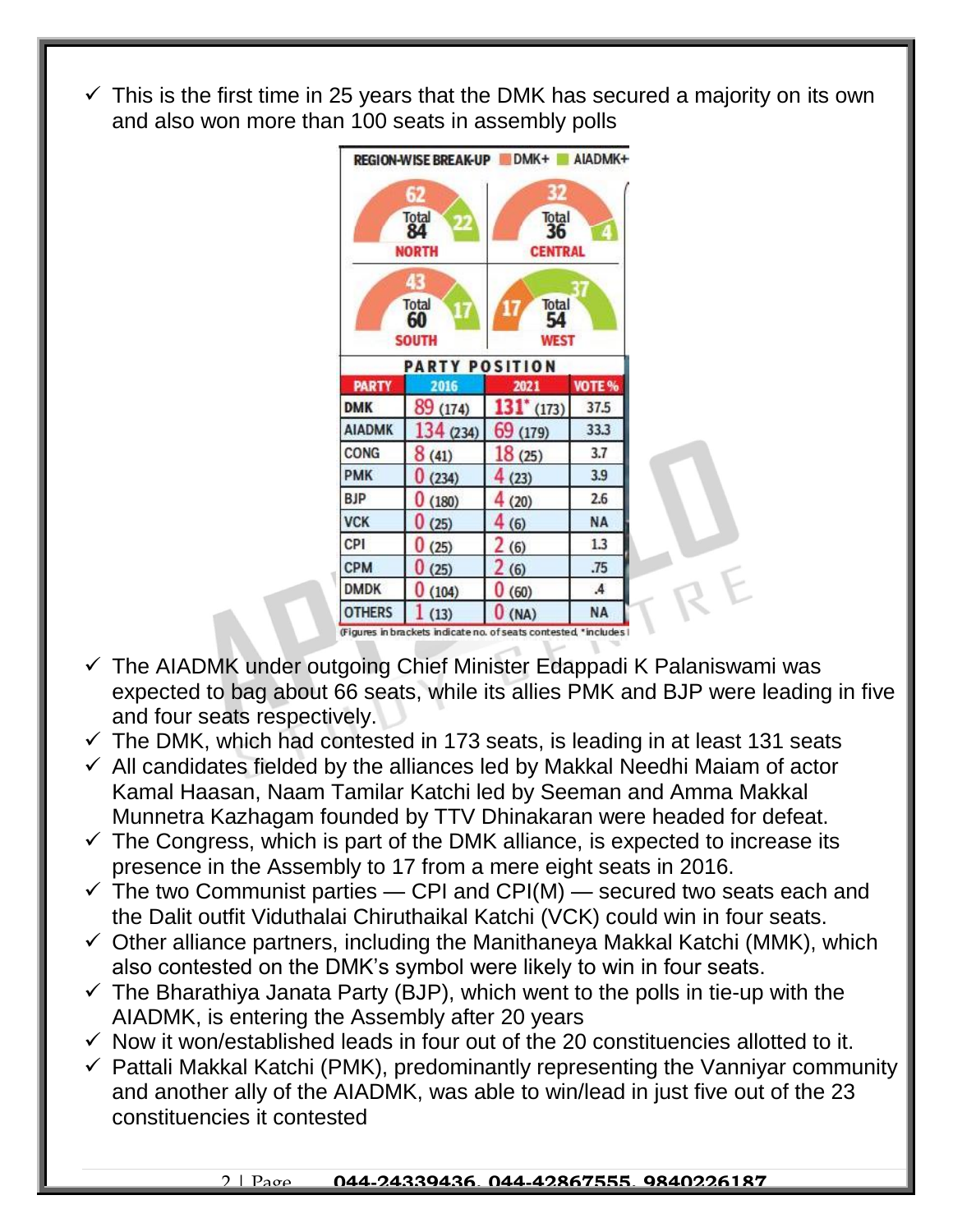- $\checkmark$  Congress candidate V Vijayakumar registered an emphatic victory against twotime Union minister and senior BJP leader Pon Radhakrishnan in the Kanyakumari Lok Sabha byelection, defeating him by a margin of 1.38 lakh votes.
- $\checkmark$  Vijavakumar will succeed his late father and businessman H Vasanthakumar as MP whose death due to Covid-19 last August necessitated the byelection.
- $\checkmark$  His victory will help retain the tally of Congress Lok Sabha MPs from Tamil Nadu at eight and that of the DMK-led alliance at 38.

### **STATES**

- **The NDA – is set to form the government in Puducherry, with NR Congress winning eight seats and its ally BJP securing four seats in the 30-member House.**
- $\checkmark$  N Rangasamy, All-India NR Congress chief and CM candidate of the National Democratic Alliance won one seat while losing the other



- $\checkmark$  Of the 22 seats for which results have been declared, the AINRC has won 10 seats and alliance partner BJP three.
- $\checkmark$  Another ally of NDA, AIADMK has failed to win any seat in the Union territory
- $\checkmark$  The Congress has won two seats and ally DMK three, while four independents claimed the other four seats.
- $\checkmark$  The BJP and the DMK are leading in three seats each and independents in the two other seats.
- $\checkmark$  Puducherry has 30 elected MLAs and three nominated members
- $\checkmark$  Rangasamy has never lost an election barring his maiden contest way back in 1990.
- **The Left Democratic Front (LDF), led by the Communist Party of India (Marxist) – CPI(M) - has won 99 of the 140 Assembly seats in the state to come back to power.**
- $\checkmark$  After the fifth Assembly election in 1977, Kerala has repeated history by reelecting the incumbent government to power.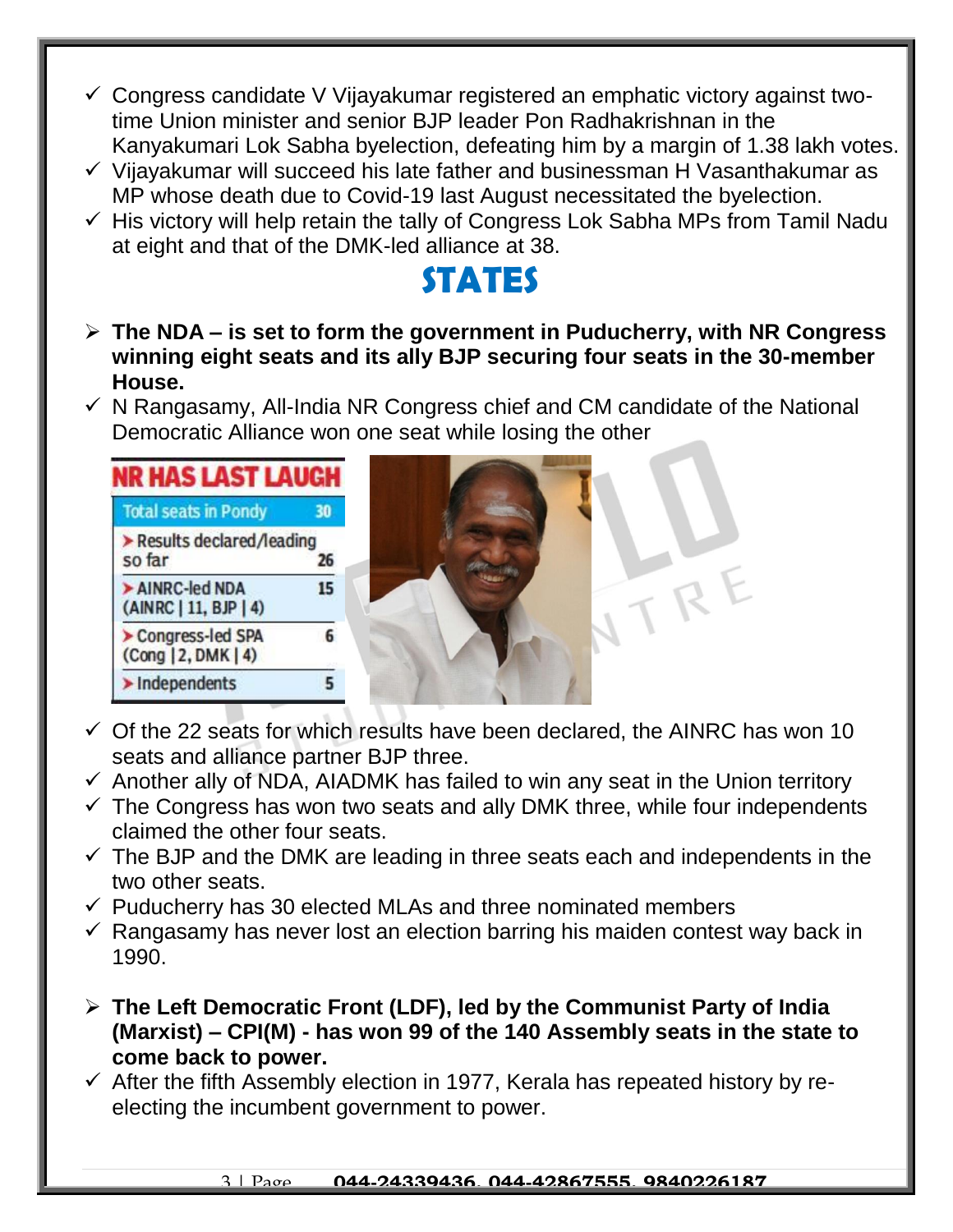$\checkmark$  Pinarayi Vijayan also created history by being the first to lead a party for a consecutive term in Kerala.



- $\checkmark$  The LDF won eight seats more than it had secured in the 2016 Assembly election
- $\checkmark$  The main opposition the United Democratic Front (UDF), led by the Congress won 41 of the seats.
- $\checkmark$  The Bharatiya Janata Party (BJP)-led National Democratic Alliance (NDA) won no seats at all.
- $\checkmark$  The incumbent LDF formed the government in 2016, winning 91 of the 140 seats, while the UDF, which had ruled the state from 2011 to 2016, had won only 47 seats.
- **The Mamata Banerjee-led Trinamool Congress (TMC) - trounced BJP to form the government for a third consecutive term in West Bengal.**



- $\checkmark$  As per the latest data from the Election Commission, TMC is on its course to win over 214 seats in a 294-member Assembly, while BJP is likely to win 77 seats.
- $\checkmark$  BJP officially became the state's main opposition party but finished a distant second despite making significant gains.
- $\checkmark$  The party is leading in 77 seats up sharply from 3 in 2016 and netting 38.1% of the vote
- $\checkmark$  In the hotly contested Nandigram seat, BJP's Suvendu Adhikari defeated his former party chief Mamata Banerjee in Nandigram by 1,956 votes
- $\checkmark$  However, Mamata has moved the Election Commission requesting recounting of votes in the constituency.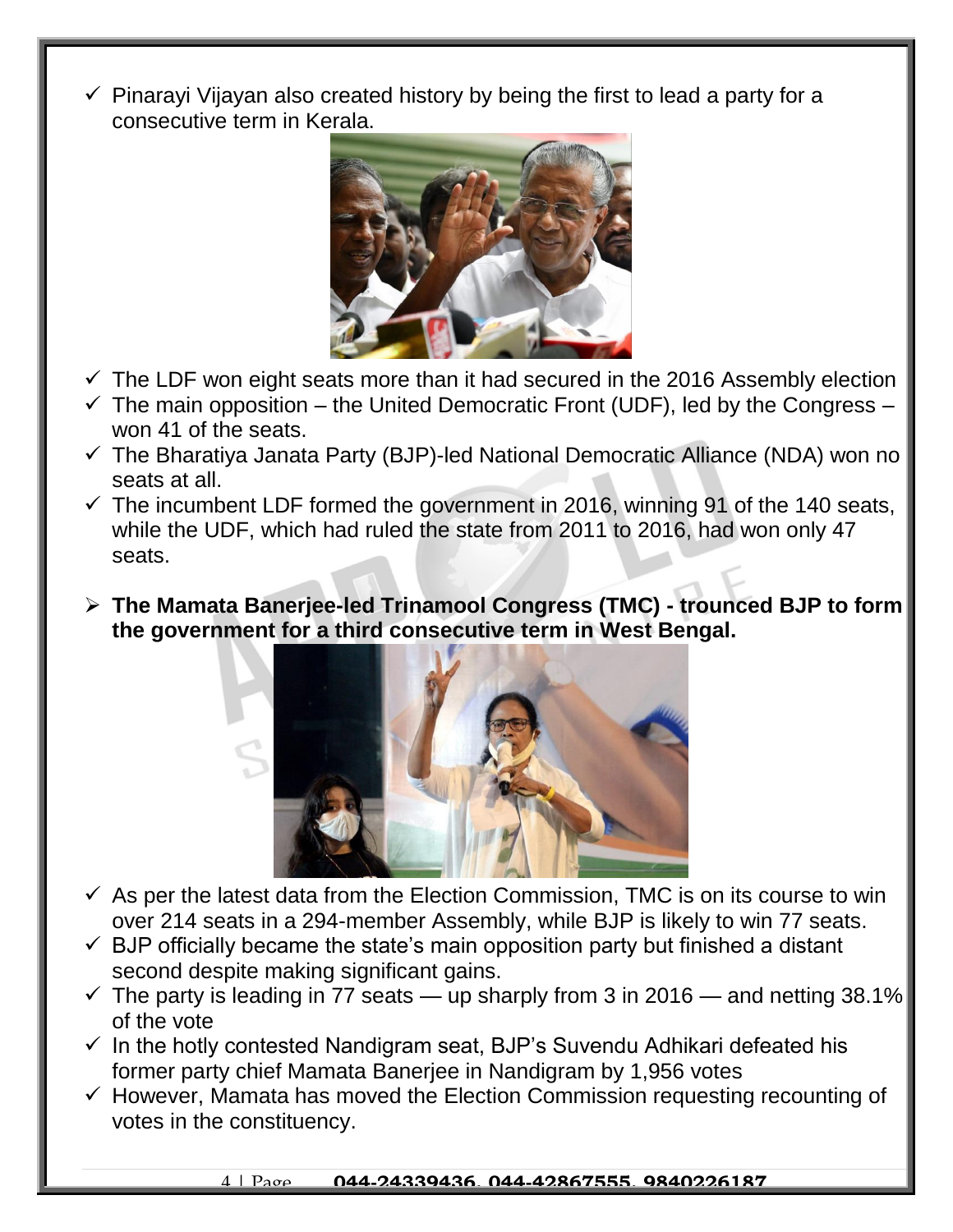- $\checkmark$  This would be the first time CPM would be drawing a blank since 1967 when it first fought an election in Bengal after its split from the Communist Party of India.
- $\checkmark$  It would also be the first time Congress would not have a seat in the state assembly
- **The BJP-led alliance in Assam - is all set to form the government for the second successive term winning 75 of the 126 seats declared.**



- $\checkmark$  The opposition 'Grand Alliance' comprising the Congress, AIUDF and eight other parties, has won 51 seats.
- $\checkmark$  In Assam, the NDA alliance is called "Mitrajot" (Alliance of Friends), while the Congress-led alliance is called "Mahajot" (Grand Alliance)
- $\checkmark$  All important candidates of the BJP, including Chief Minister Sarbananda Sonowal, who was seeking re-election from Majuli Assembly constituency in eastern Assam, state Finance Minister Himanta Biswa Sarma from Jalukbari Assembly constituency and state BJP President Ranjeet Kumar Dass from Patacharkuchi Assembly constituency, won from their respective seats.

### **INDIA AND OTHER COUNTRIES**

- **External affairs minister S Jaishankar - will begin a four-day visit to London from May 3**
- $\checkmark$  He is to attend a meeting of foreign ministers of Group of Seven (G7) rich nations in the UK.
- $\checkmark$  India has been invited to the meeting as a quest country.



 $\checkmark$  The external affairs minister will undertake the bilateral visit to the UK till May 6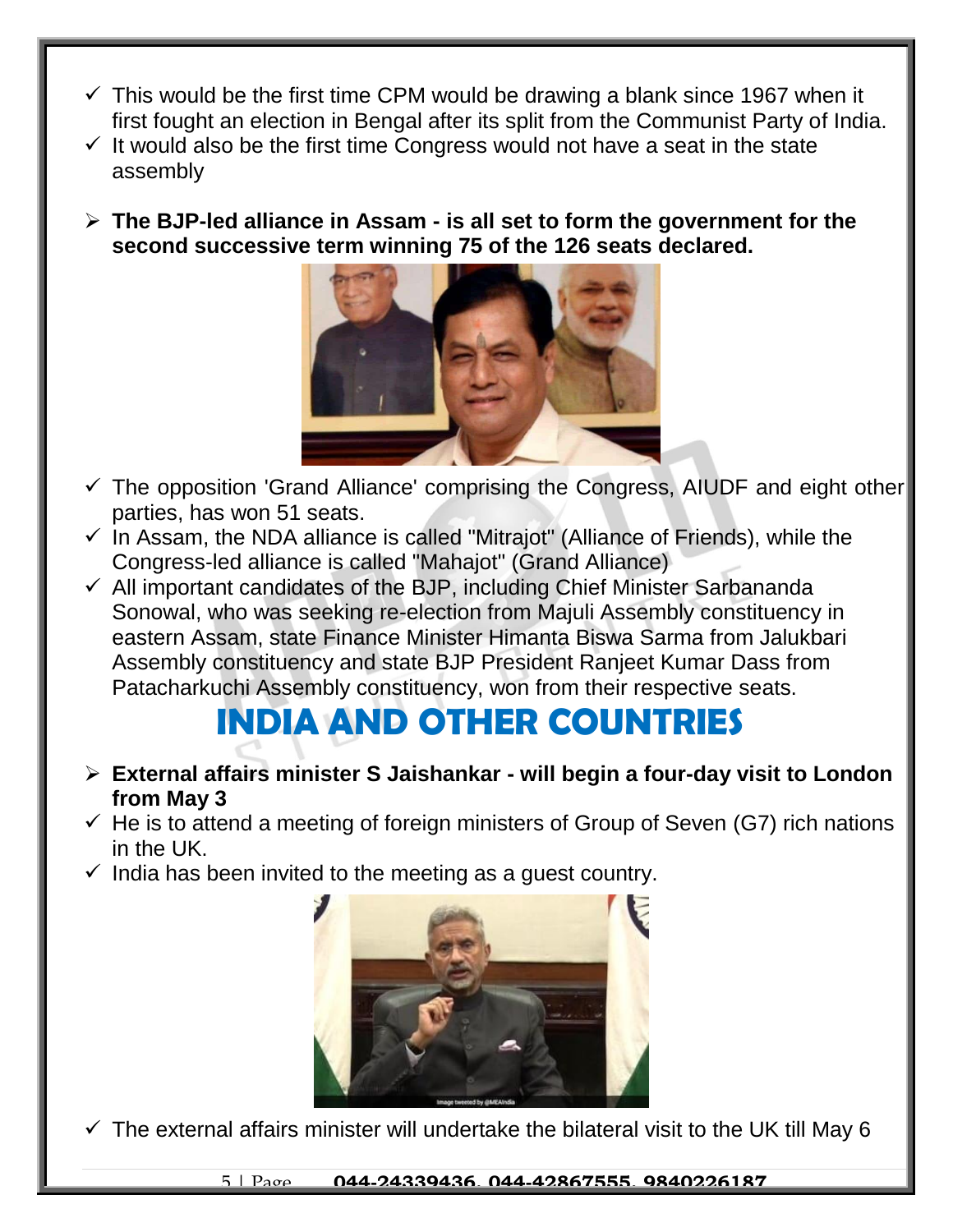- $\checkmark$  The G7 member countries are Britain, the United States, Canada, France, Germany, Italy and Japan.
- $\checkmark$  The meeting from May 3 to 5 is expected to discuss ways to deal with the Covid-19 pandemic besides several other pressing issues facing the world including climate change.
- $\checkmark$  It will be the first in-person meeting of G7 foreign ministers in over two years.
- $\checkmark$  The last G7 foreign ministers meeting took place in April 2019 at Dinard and Saint-Malo in France.
- $\checkmark$  As chair of G7, the UK has invited India, Australia, South Korea, South Africa, and the Secretary-General of the Association of Southeast Asian Nations (ASEAN) to join parts of this year's G7 foreign ministers' meeting as guests
- $\checkmark$  In London, Jaishankar is expected to hold talks with British Foreign Secretary Dominic Raab as part of the bilateral leg of the visit.
- $\checkmark$  Raab visited India in December during which both sides resolved to boost strategic cooperation in the Indo-Pacific region.
- $\checkmark$  British Prime Minister Boris Johnson last month called off his planned visit to India due to the Covid-19 situation.

### **APPOINTMENTS**

- **RBI executive director T Rabi Sankar - has been appointed the fourth deputy governor of the central bank.**
- $\checkmark$  He fills in the vacancy created after B P Kanungo retired in April.



- $\checkmark$  Sankar's appointment was cleared on May 1 by the appointments committee of the Cabinet for a three-year tenure or till he superannuates, whichever is earlier
- $\checkmark$  Sankar currently serves as the executive director in charge of payments and settlement.
- $\checkmark$  The other three RBI deputy governors are Michael Patra, Mahesh Kumar Jain, and M. Rajeshwar Rao.
- $\checkmark$  Apart from payments and settlement, Sankar will manage fintech, department of information technology, risk monitoring, and RTI (right to information).
- $\checkmark$  In 2020, Sankar was appointed as the Chairman of Indian Financial Technology & Allied Services (IFTAS), which is a wholly-owned subsidiary of RBI.
- $\checkmark$  In past, Shankar has worked with the International Monetary Fund (IMF) on bond market development for the central and government bank of Bangladesh.